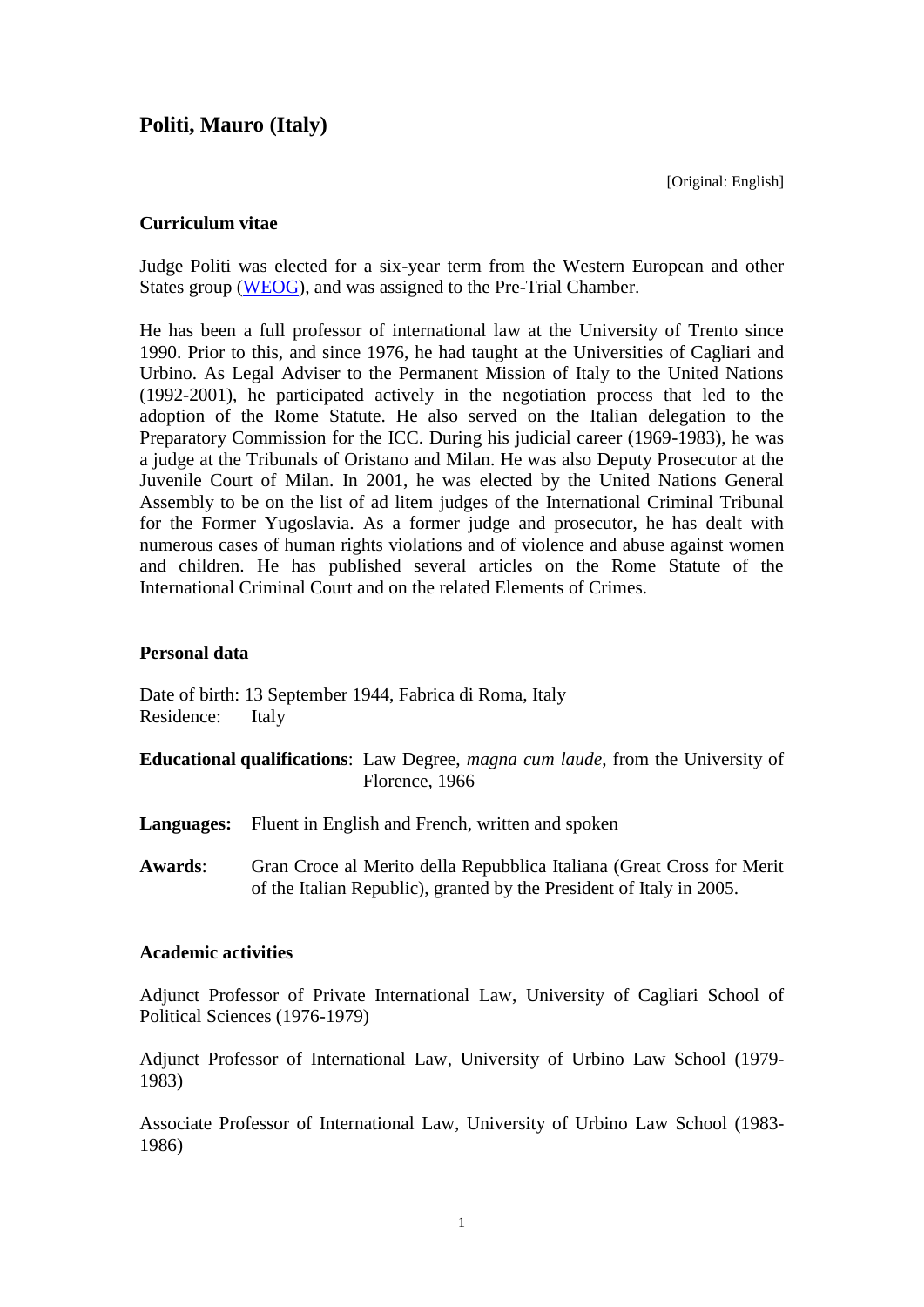Associate Professor of International Law, University of Trento Law School, (1986- 1990)

Full Professor of International Law, University of Trento Law School (since 1990) He is currently teaching a course of Public International Law, (in English) at CEILS (Programme of Comparative, European and International Legal Studies.).

# **Judicial and professional activities**

He started his judicial career at the Tribunal of Florence in 1969

Judge of the (civil and criminal) Tribunal of Oristano (1972)

Deputy Prosecutor at the Juvenile Court of Milan (1972-1975)

Judge of the (civil and criminal) Tribunal of Milan (1975-1983)

In his domestic judicial career, he reached the level of Appellate Judge in 1983

Foreign Lawyers Program, White & Case, New York (1985-6)

In 2001, he was elected by the U.N. General Assembly to the list of *ad litem* judges of the International Criminal Tribunal for the former Yugoslavia

Judge of the International Criminal Court (2003-2009). Presiding Judge of Pre-Trial Chamber II (2006-2009).

Member of the National Group of the Permanent Court of Arbitration (since 2011)

Member of the UN Human Rights Committee ( 2015-2018); Rapporteur on Follow-Up to Concluding Observations (2017-2018)

Vice-Chairman of the UN Human Rights Committee (2018)

## **Diplomatic activities**

Member of the Italian delegation to the IAEA Conference for the elaboration of the Conventions on the Early Notification of a Nuclear Accident and on Assistance in the Case of a Nuclear Accident or Radiological Emergency (Vienna, 1986)

Member of the Italian delegation to the IAEA-NEA negotiations to draft a Joint Protocol Relating to the Application of the Vienna and Paris Conventions on Civil Liability for Nuclear Accidents (Vienna, 1988)

Member of the Italian delegation to the negotiations to elaborate a Convention on the Control of the Transboundary Movements of Hazardous Waste and Their Disposal (Geneva, Luxembourg, Basel, 1988-1989)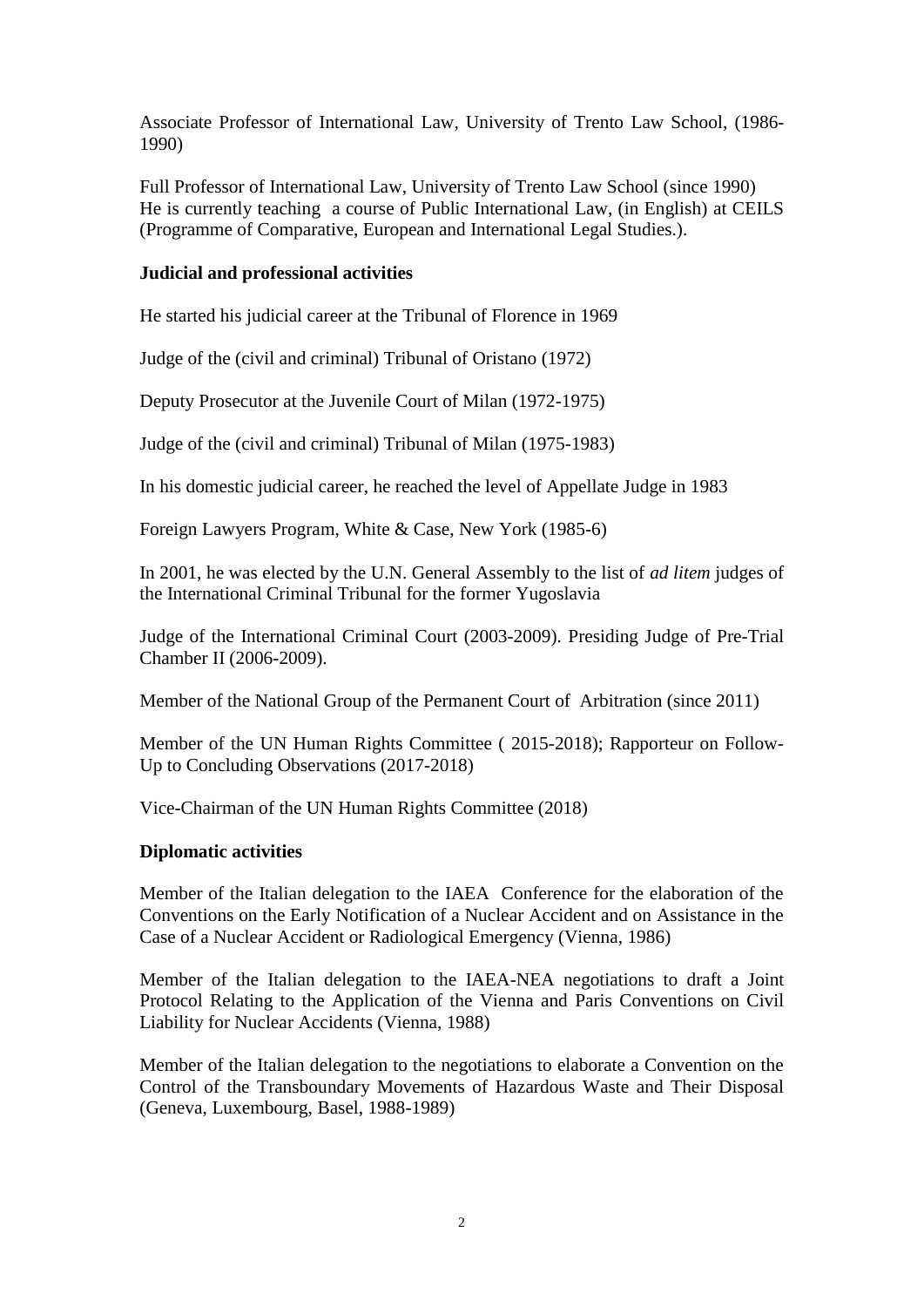Member of the Italian delegation to the IAEA Working Group on Nuclear Liability and to the IAEA Standing Committee on Liability for Nuclear Damage (Vienna, 1989-1991)

Member of the Group of Jurists entrusted by the Italian Government with the preparation of the introductory document for the Siena Forum on International Law of the Environment, convened by the Summit of the seven most industrialized countries (1990)

Member of the Italian delegation to the Preparatory Committee of the United Nations Conference on Environment and Development (New York, 1992)

Legal Adviser to the Permanent Mission of Italy to the United Nations (1992-2001)

Delegate of Italy to the Vancouver Meeting on the Statute of the International Criminal Tribunal for the former Yugoslavia (1993)

Vice-Chairman of the Special Committee on the Charter of the United Nations and on the Strengthening of the Role of the Organization (1994)

Member of the delegation of Italy to the Security Council (1995-1996)

Member of the Italian delegation to the ad Hoc Committee and the Preparatory Committee on the Establishment of an International Criminal Court (1995-1998)

Member of the Italian delegation to the United Nations Conference of Plenipotentiaries on the Establishment of an International Criminal Court (Rome, 1998)

At the Rome Conference, coordinator on the issue of children in armed conflicts

Member of the Italian delegation to the Preparatory Commission for the International Criminal Court (1999-2002)

Chairman of the Sixth (Legal) Committee of the U.N. General Assembly (55<sup>th</sup> Session: 2000-2001)

Member of the Italian delegation to the Preparatory Committee for the Kampala Review Conference of the Statute of the International Criminal Court (New York, 2010)

Member of the Italian delegation to the Sixth (Legal) Committee of the General Assembly, (2010-2011-2012), and to the Assembly of States Parties to the Statute of the International Criminal Court (2011-2012)

Italian delegate to the Cojur ICC and Cojur, Public International Law, meetings of the European Union (Bruxelles, 2011-2012-2013-2014) In the second semester of 2014 he acted as President of the Cojur ICC.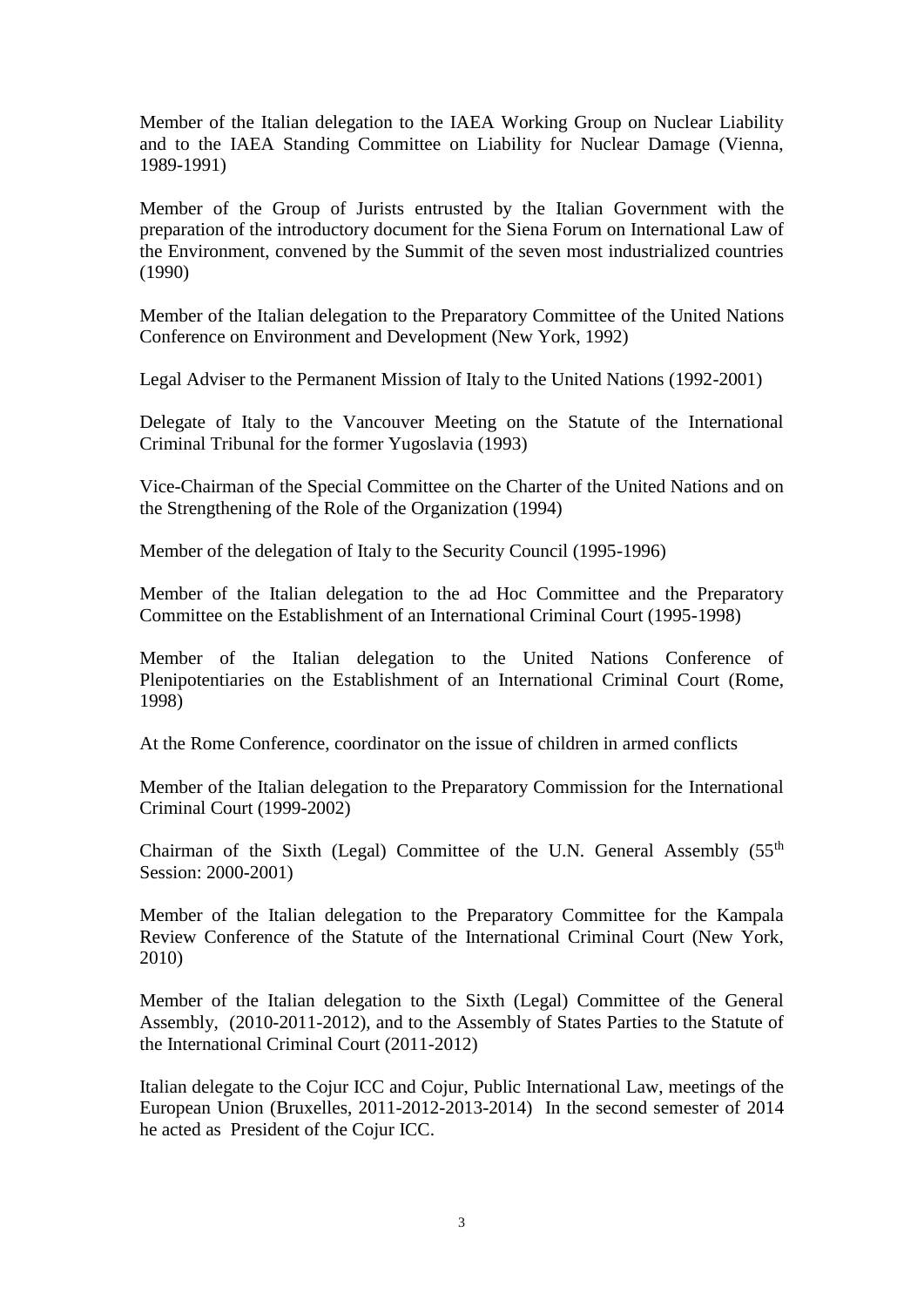Member, appointed by the Italian Government, of the Conciliation Commission under the 1954 Agreement between Italy and Brazil concerning conciliation and judicial settlement (2011)

Member of the International Legal Team appointed by Italy in the dispute between Italy and India (concerning the Enrica Lexie case) before the UNCLOS Annex VII Arbitral Tribunal. (2015-2019).

#### **Research activities and scholarly meetings abroad**

Columbia University, School of International Affairs. Research Project on the Resolutions of the General Assembly of the United Nations (1968)

Yale University Law School, Research Project on Nuclear Non-Proliferation (1980- 1981)

Rapporteur at "Nuclear Inter Jura 87", organized by the International Nuclear Law Association (Antwerp, 1987)

Rapporteur at the "Travaux des XIIIes Journées d'études juridiques Jean Dabin", organized by the International Law Department of the University of Louvain (Louvain, 1988)

Rapporteur at the Colloquium "Science et Droit", organized by the French Ministry of Research and Technology (Paris, 1991)

Participant in a Panel Discussion on the Reform of the U.N. Security Council organized by the University of Georgia (Athens, Georgia, 1996)

Rapporteur at the Annual Seminar on International Humanitarian Law, organized by the ICRC and the New York University School of Law (New York, 1997)

Rapporteur at the Regional Conference on the International Criminal Court, organized by "No Peace Without Justice" and the Ministry of Foreign Affairs of Uruguay (Montevideo, 1997)

Participant in the Seminar organized by the French Ministry of Foreign Affairs on "The Access of Victims to the International Criminal Court" (Paris, 1999)

From 2000 to 2002, participant and rapporteur in various conferences and meetings on the International Criminal Court, notably in Storrs (Connecticut), Brussels, Prague and Sevilla

During his mandate as judge of the International Criminal Court, he took part as keynote speaker or panellist in meetings and conferences, held in particular I The Hague, Strasbourg, Paris, Yerevan, Moscow, Madrid, Athens, Seoul, Cairo, St. Petersburg, Manila

He was also a key-note speaker at various scholarly meetings, in particular at the Asser Institute in the Hague, at Leiden University, at the Ljubljana University School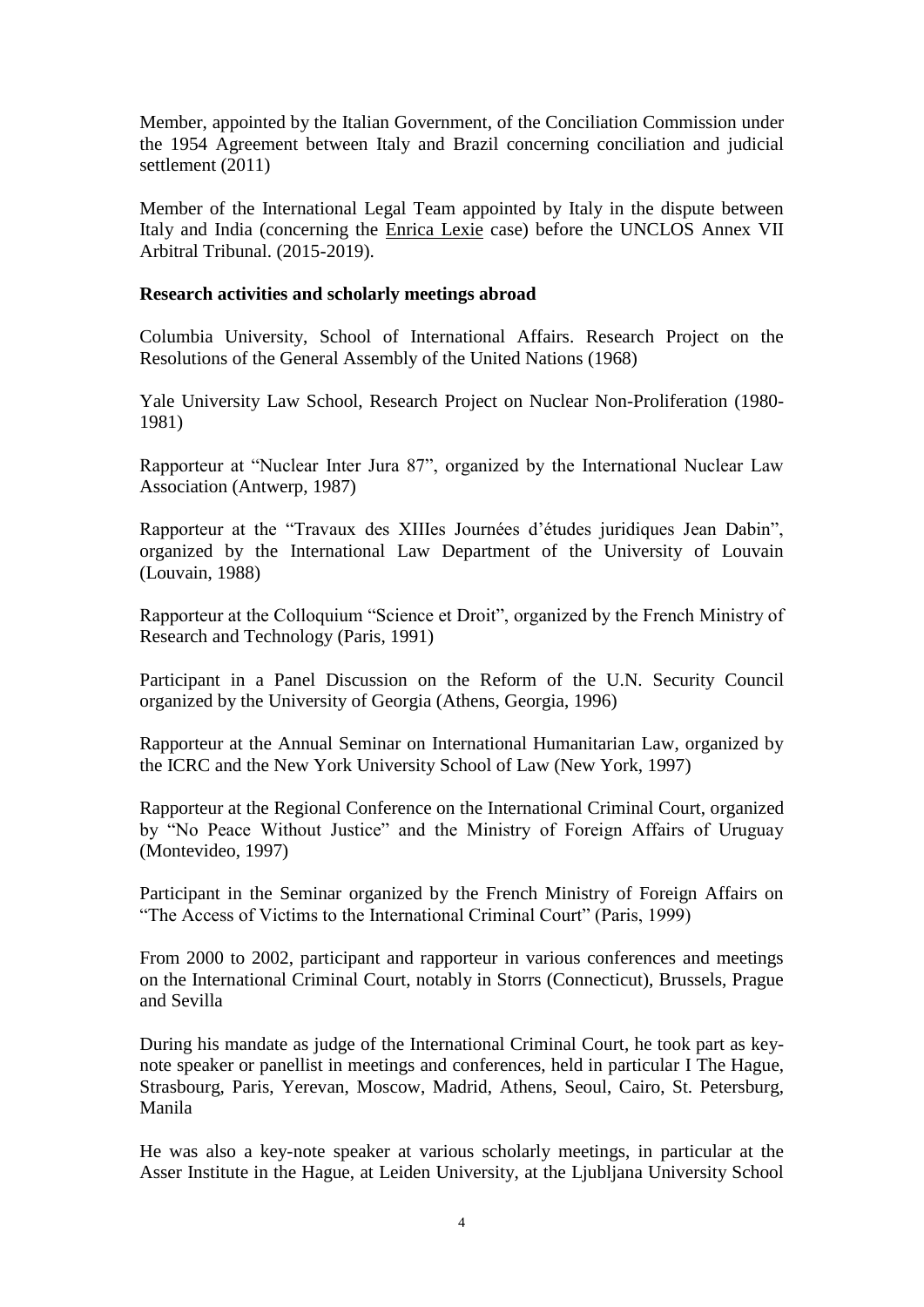of Law (also at the Ljubljana International Conference on "Responsibility to Protect", in April 2013 and the IDLO Conference in the Hague in April 2014).

Member of the Advisory Committee of ICLN (International Criminal Law Network), the Hague.

In recent years, he gave lectures or took part as speaker or panelist in various conferences and meetings, including at the Geneva School of Diplomacy, at Conferences of the Italian Red Cross, at the Institute for Cultural Diplomacy in Berlin, at the Annual Meeting of ESIL in Athens, at the Center for High Military Studies (CASD) in Rome, at the Graduate Institute of International and Development Studies in Geneva, at the Universities of Milano Bicocca and Gabriede d'Annunzio in Pescara, at the Italian Ministry of Foreign Affairs and International Cooperation, and before the Governmental Agencies of the Republic of Myanmar in Nay-Pyi-Taw.

## **Main publications**

"Foro della reciprocita' e principii costituzionali in tema di giurisdizione" (Competence by Way of Reciprocity and Constitutional Principles Relating to Jurisdiction), Rivista di diritto internazionale, 1969, pp. 258-288.

"L'immunita' giurisdizionale dei rappresentanti degli Stati presso la FAO" (Jurisdictional Immunity of States' Representatives to F.A.O.), Rivista di diritto internazionale, 1970, pp.526-550.

"Responsabilita' da fatto illecito nella Convenzione sullo Statuto delle forze armate della NATO" (Responsibility for Wrongful Acts in the Convention on the Status of NATO Armed Forces), Rivista di diritto internazionale, 1973, pp.45-85.

"Giurisdizione penale sul personale della NATO e problemi di costituzionalita'" (Criminal Jurisdiction over NATO Personnel and Constitutional Issues), Rivista di diritto internazionale privato e processuale, 1974, pp.470-486.

Notes to Comment Upon Various Judgements of Courts of Merit and of the Court of Cassation, The Italian Yearbook of International Law, 1977, pp. 279-282 and 1978- 79, pp.149-161.

Funzioni consolari e rapporti tra ordinamenti. Diritto internazionale e legge locale nell'attivita' del console italiano (Consular Functions and the Relationships between Legal Systems. International Law and Domestic Law in the Activity of the Italian Consul), Milan, 1978 (pp.1-181).

"Miniere d'uranio nelle Alpi Marittime, inquinamento transfrontaliero e tutela internazionale dell'ambiente" (Uranium Mines in the Maritime Alps, Transfrontier Pollution and International Protection of the Environment), Rivista di diritto internazionale privato e processuale, 1981, pp.541-599.

"Esportazioni nucleari e politiche di non proliferazione" (Nuclear Exports and Non-Proliferation Policies), Legislazione economica, 1980-1981, pp.806-821.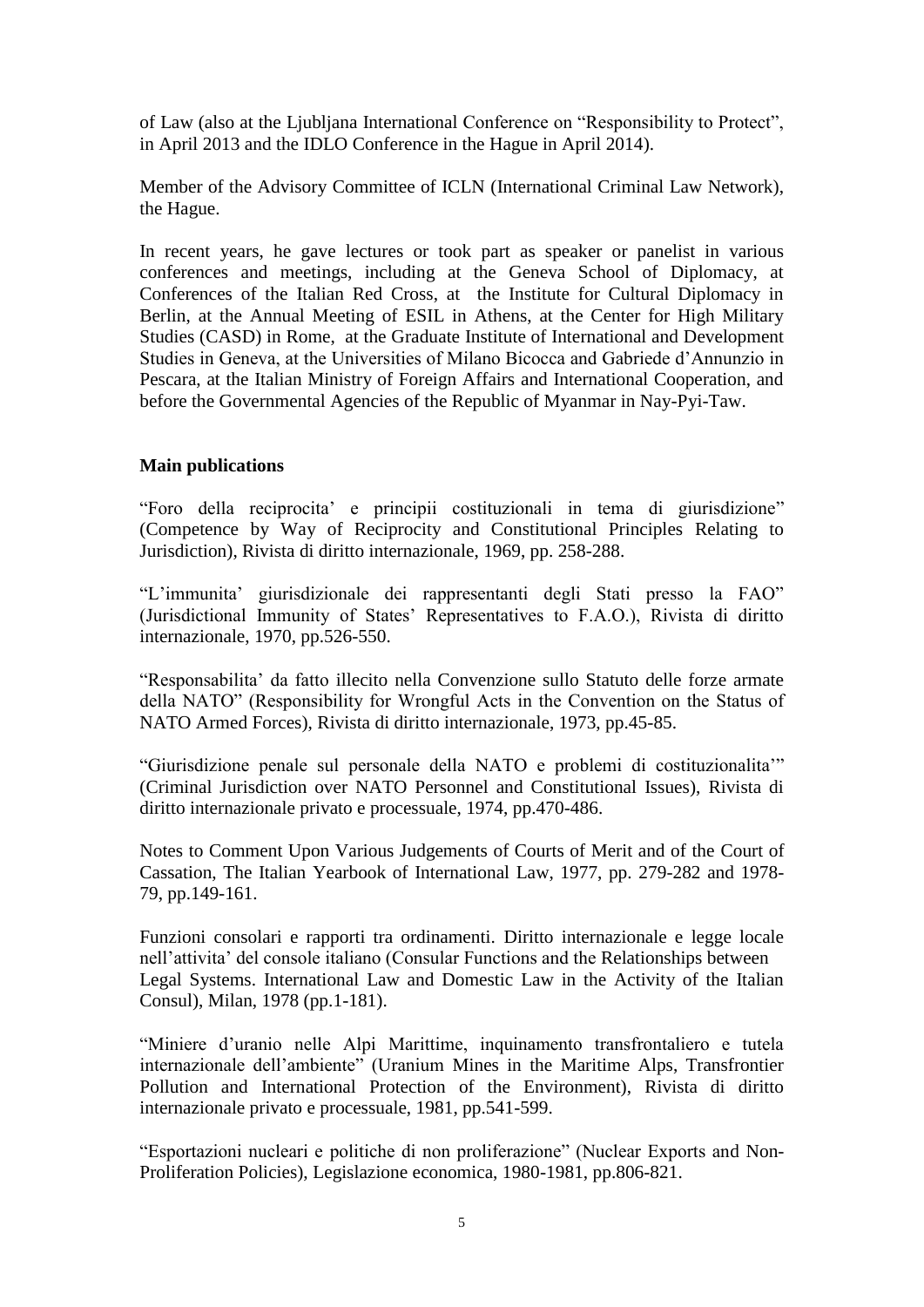"La Convenzione dell'Aja del 1965 sulle notificazioni civili all'estero e le notifiche a cura dei consoli italiani" (The 1965 Hague Convention on Civil Notifications Abroad and the Notifications by the Italian Consuls), Rivista di diritto internazionale, 1983, pp.375-383.

"Diritto internazionale e non proliferazione nucleare" (Nuclear Non-Proliferation and International Law), Padua, 1984 (pp. 1-301).

"Safeguards Against Nuclear Proliferation: The Need for Greater Effectiveness", The Italian Yearbook of International Law, 1985, pp.85-95.

"Assistenza giudiziaria internazionale" (International Judicial Assistance), Digesto, IV ed., vol.I, 1987, pp.455-472.

"I danni da inquinamento nella normativa internazionale: realta' e prospettive" (Pollution Damage in International Legislation: Reality and Prospects for Progress), Diritto e Pratica nell'assicurazione, Atti del Convegno su "il danno ambientale", Milan, 30 November 1987, pp.79-92.

"Incidenti nucleari e responsabilita' civile: verso un simultaneo ampliamento della sfera di applicazione delle convenzioni internazionali vigenti?" (Nuclear Accidents and Civil Liability: Towards a Simultaneous Widening of the Scope of Application of the Existing International Conventions?), Rivista giuridica dell'ambiente, 1988, 2, pp.209-235.

"International and Civil Liability for Nuclear Damage: Some Recent Developments of State Practice", La reparation des dommages catastrophiques. Les risques technologiques majeurs en droit international et en droit communautaire. Travaux del XIIIes Journées d'études juridiques Jean Dabin, Université de Louvain, Bruxelles, 1990, pp.319-337.

"Basi militari straniere e giurisdizione italiana" (Foreign Military Bases and Italian Jurisdiction), Le basi militari della NATO e di paesi esteri in Italia, Camera dei deputati, Roma, 1990, pp.67-97.

"Energia nel diritto comunitario" (Energy in European Community Law), Digesto, IV ed., vol.VI,1991, pp.3-23.

"The Impact of the Chernobyl Accident on the States' Perception of International Responsibility for Nuclear Damage", Francioni-Scovazzi (eds.), International Responsibility for Environmental Harm, London, 1991, pp.473-490.

"La disciplina giuridica della tutela dell'ambiente nei rapporti di vicinato tra Italia e Francia" (The Legal Regime of Environmental Protection in the Relationships between Italy and France), De Guttry-Ronzitti (eds.), I rapporti di vicinato tra Italia e Francia, Padua, 1994, pp.227-239.

"Tutela dell'ambiente e sviluppo sostenibile: profili e prospettive di evoluzione del diritto internazionale alla luce della Conferenza di Rio de Janeiro" (Environmental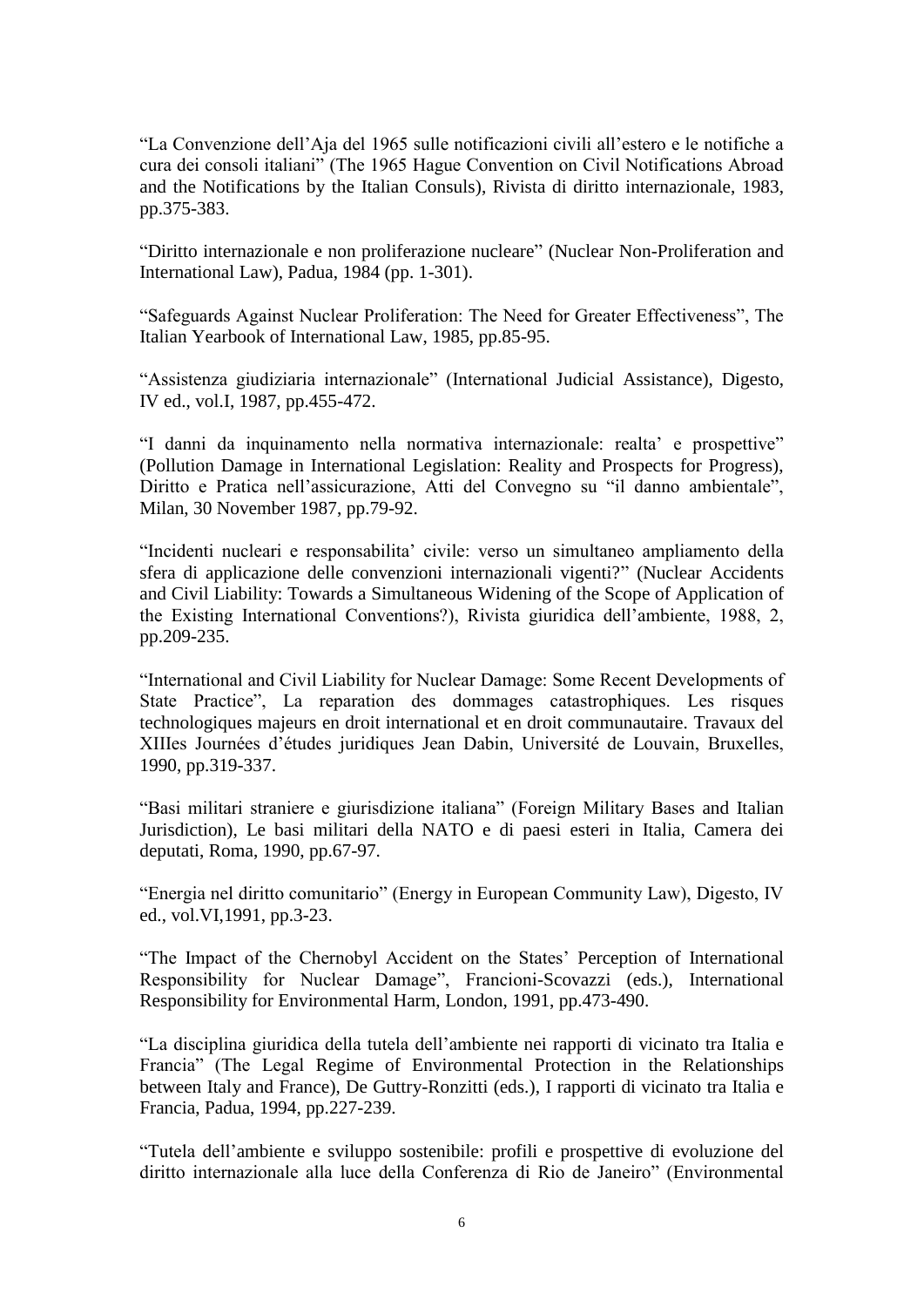Protection and Sustainable Development: Issues and Prospects for Progress after the Rio Conference), Scritti in memoria di Giuseppe Barile, Padua, 1995, pp.447-580.

"The Establishment of an International Criminal Court at a Crossroads: Issues and Prospects after the First Session of the Preparatory Committee". The International Criminal Court: Observations and Issues before the 1997-98 Preparatory Committee, and Administrative and Financial Implications, Nouvelles Etudes Pénales, 1997, pp. 115-157.

"Il diritto umanitario alla svolta della Conferenza di Roma sulla istituzione di una Corte penale internazionale: un auspicio ed un impegno dell'Italia" (Humanitarian Law at the Juncture of the Rome Conference on the Establishment of an International Criminal Court: an Auspice and a Commitment of Italy), Cooperazione fra Stati e giustizia penale internazionale. Societa' italiana di diritto internazionale, III Convegno, Siena 12-13 giugno 1998, Naples, 1999, pp.37-61.

"Le Statut de Rome de la Cour pénale internazionale: le point de vue d'un négociateur" (The Rome Statute of the International Criminal Court: the point of view of a negotiator), Revue générale de droit international public, 1999,4,pp.817-850.

"The Rome Statute of the ICC: Rays of Light and Some Shadows", Politi-Nesi (eds.), The Rome Statute of the International Criminal Court. A Challenge to Impunity (Proceedings of the Trento Conference of 13-15 May 1999), Ashgate, Aldershot, 2001, pp.7-16.

"Elements of crimes", Cassese-Gaeta-Jones (eds.), The Rome Statute of the International Criminal Court. A Commentary., Oxford University Press, London, 2002, vol. I, pp.443-473.

"The Debate Within the Preparatory Commission for the International Criminal Court", Politi-Nesi (eds.), The International Criminal Court and the Crime of Aggression (Proceedings of the Trento Conference of 30 May-1 June 2001), Ashgate, Aldershot, 2004, pp. 43-51.

"Complementarity or Competition among International Jurisdictions: The International Criminal Court Perspective", Les juridictions internationales: complementarité ou concurrence ?" , Bruylant, Bruxelles, 2005, pp.41-49..

"Some Concluding Remarks on the Role of NGOs in the International Criminal Court", Civil Society, International Courts and Compliance Bodies, TMC Asser Press, the Hague, 2005, pp.143-145.

POLITI-GIOIA, "The Criminal Procedure before the International Criminal Court: Main Features", New International Tribunals and New International Proceedings, Milan, 2006, pp.135-156.

"The ICC and International Cooperation under the Rome Statute – Introductory Remarks, Proceedings of the Workshop held in Lecce on October 21-22, 2005, Lecce, 2007, pp.7-12.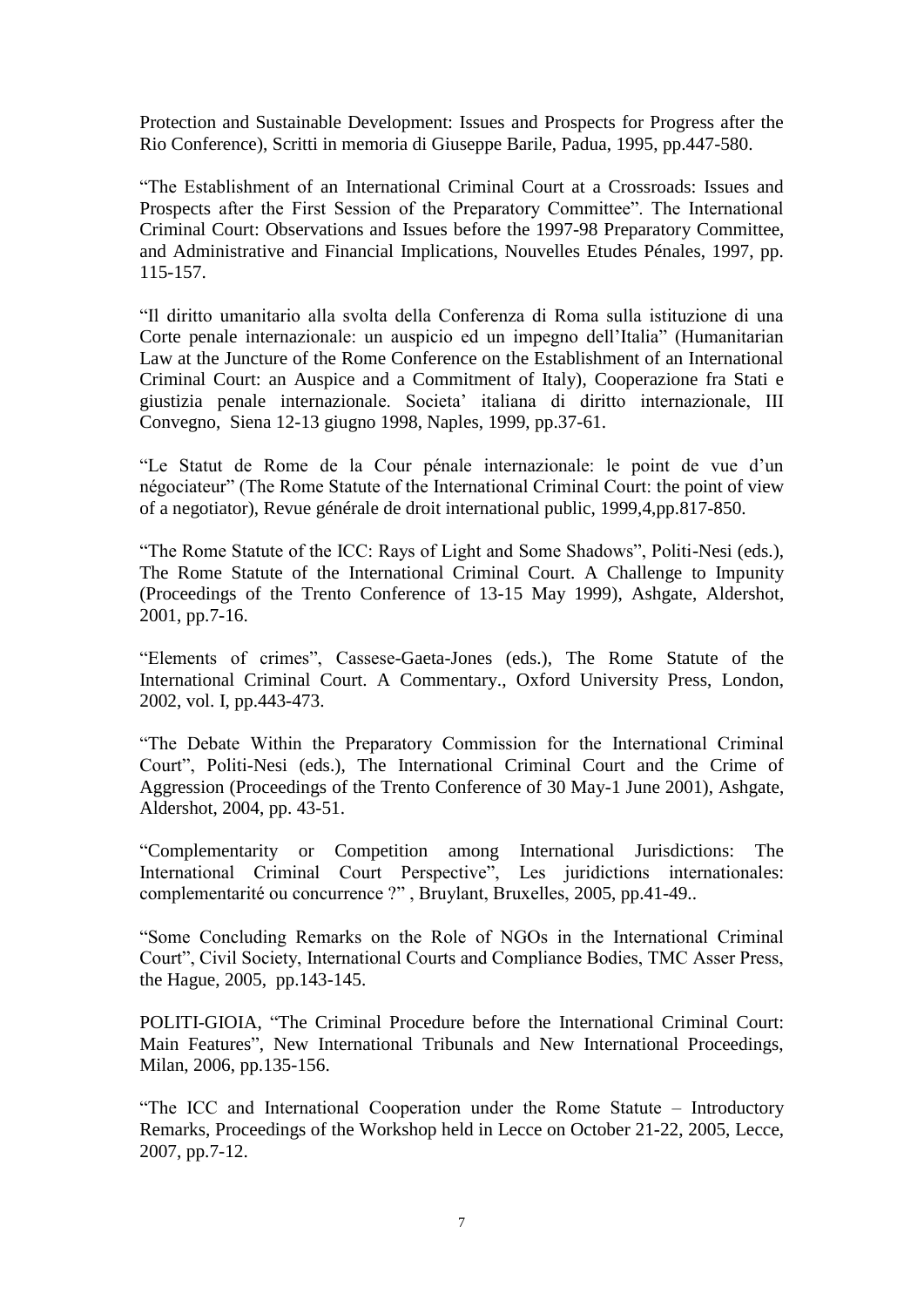POLITI-GIOIA," La responsabilita' penale individuale per violazione degli obblighi a tutela dei beni culturali in tempo di conflitto armato" (Individual Criminal Responsibility for Violation of Duties to Protect Cultural Property During Armed Conflicts), La tutela internazionale dei beni culturali nei conflitti armati, Milan, 2008, pp.197-219.

POLITI-GIOIA (eds.), "The International Criminal Court and National Jurisdictions", Proceedings of the Trento Colloquium of 4-5 May 2007, Ashgate, Aldershot, 2008.

"Foreword", M. El ZEIDY, The Principle of Complementarity in International Criminal Law. Origin, Development and Practice, M. Nijhoff, Leiden-Boston, 2008.

"La Corte penale internazionale a dieci anni dalla Conferenza di Roma: un primo bilancio" (The International Criminal Court Ten Years After the Rome Conference), Liber Fausto Pocar, Diritti individuali e giustizia internazionale, Milano, 2009, pp.735-752.

"Reflections on Complementarity at the Rome Conference and Beyond", The International Criminal Court and Complementarity: from Theory to Practice, Cambridge Univ. Press, Cambridge, 2011, pp.142-149.

"The ICC and the Crime of Aggression: A Dream that Came Through and the Reality Ahead", Journal of International Criminal Justice, Vol.10, 1, 2012, pp.267-288..

"Il crimine di aggressione e i rapporti tra CPI e Consiglio di Sicurezza" (The Crime of Aggression and the Relationships Between the ICC and the Security Council), La Comunita' internazionale, Quad. 15, 2014, pp.89-101.

« Complementarite' (Principe de), Dictionnaire Enciclopédique de la Justice Pénale Internationale » (sous la direction de O. Beauvallet), Paris, 2017,pp.201-203.

"Artico 8 bis, 15 bis e 15 ter: Crime de Agressao" (Artiche 8 bis, 15 bis and 15 ter: Crime of Aggression), Tribunal Penal Internacional-Comentarios ao Estatudo de Roma (International Criminal Court-Commentaries to the Rome Statute), Steiner S.- Caldeira Brandt (coordinators), Belo Horizonte, " 2 ed, 2020, pp. 301-318.

"Art. 3 sul diritto alla vita" (Article 3 on the Right to Life), 30 Voci per 30 Diritti, libero commento agli articoli della Dichiarazione Universale dei Diritti Umani, E. Berto-M. Marcantoni (a cura di), Trento, 2020, pp.40-46.,

"Riformare la Corte Penale Internazionale? Brevi osservazioni sul (lungo) documento di un gruppo di esperti" (To Reform the International Criminal Court? Some Brief Observations on a (Long) Document Prepared by a Group of Experts), in Caracciolo I.-Montuoro U. (a cura di), Ricostruzione della pace, giustizia e tutela dei diritti umani, Torino 2021, pp.249-262.

With M. Gagliardini co-author, "The Principle of Complementarity in Today's Perspective" in C: STAHN, M. EL ZEIDY, The International Criminal Court and